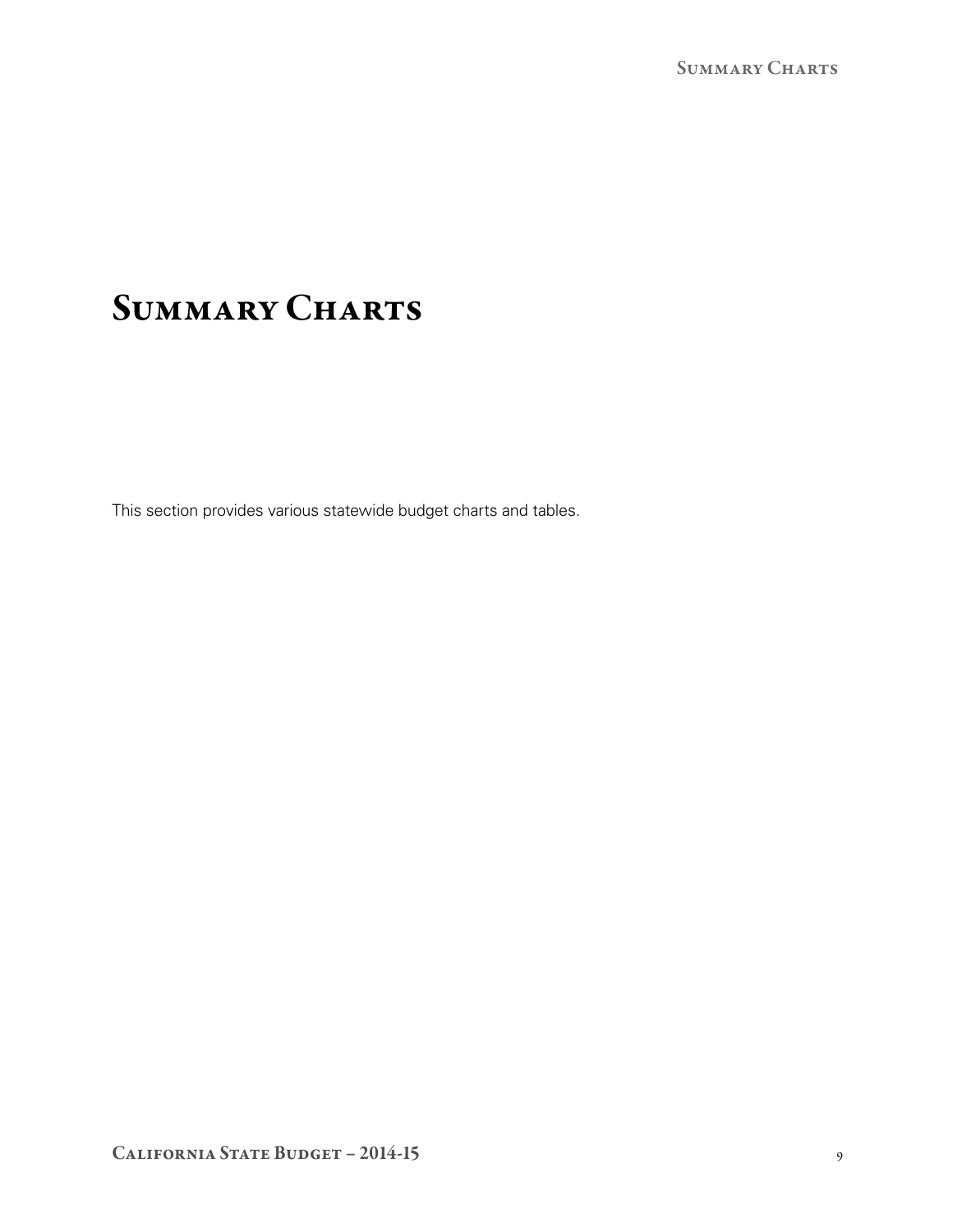## Figure SUM-01 **2014 Budget Act General Fund Budget Summary**

(Dollars in Millions)

|                                                    | 2013-14   | 2014-15   |
|----------------------------------------------------|-----------|-----------|
| <b>Prior Year Balance</b>                          | \$2,429   | \$3,903   |
| Revenues and Transfers                             | \$102,185 | \$105,488 |
| <b>Total Resources Available</b>                   | \$104.614 | \$109,391 |
| Non-Proposition 98 Expenditures                    | \$57,980  | \$63,525  |
| Proposition 98 Expenditures                        | \$42,731  | \$44,462  |
| <b>Total Expenditures</b>                          | \$100,711 | \$107,987 |
| <b>Fund Balance</b>                                | \$3,903   | \$1,404   |
| Reserve for Liquidation of Encumbrances            | \$955     | \$955     |
| Special Fund for Economic Uncertainties            | \$2.948   | \$449     |
| <b>Budget Stabilization Account/Rainy Day Fund</b> |           | \$1.606   |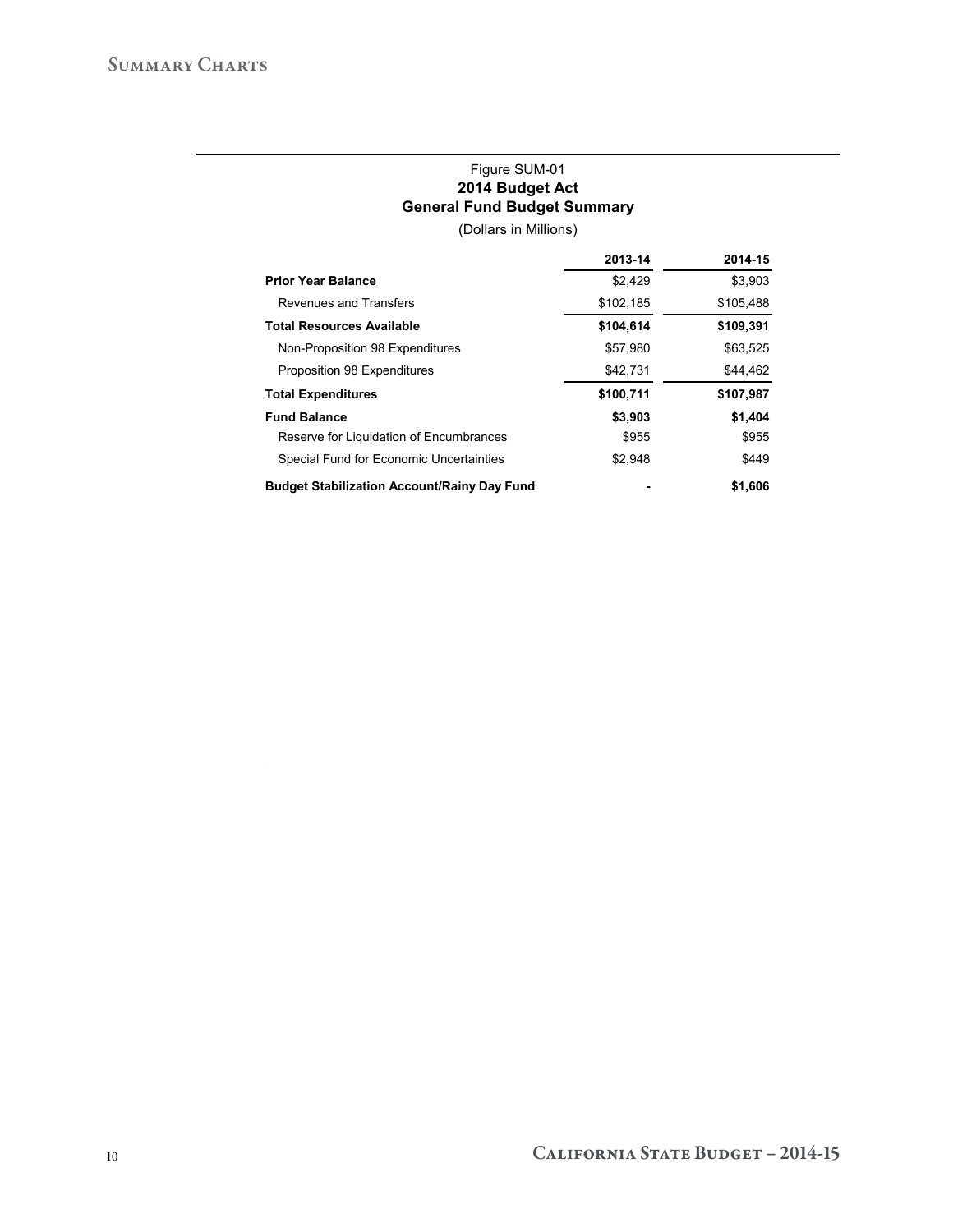| Figure SUM-02                              |
|--------------------------------------------|
| 2014-15 Total State Expenditures by Agency |
| (Dollars in Millions)                      |

|                                            | General<br><b>Fund</b> | <b>Special</b><br><b>Funds</b> | <b>Bond</b><br><b>Funds</b> | <b>Totals</b> |
|--------------------------------------------|------------------------|--------------------------------|-----------------------------|---------------|
| Legislative, Judicial, Executive           | \$2,968                | \$2,992                        | \$226                       | \$6,186       |
| Business, Consumer Services & Housing      | 850                    | 776                            | 199                         | 1,825         |
| Transportation                             | 216                    | 8,358                          | 1,902                       | 10,476        |
| <b>Natural Resources</b>                   | 2,260                  | 1,400                          | 529                         | 4,189         |
| <b>Environmental Protection</b>            | 63                     | 2,712                          | 427                         | 3,202         |
| <b>Health and Human Services</b>           | 29,652                 | 19,353                         | $\overline{\phantom{a}}$    | 49,005        |
| Corrections and Rehabilitation             | 9,590                  | 2,383                          |                             | 11,973        |
| K-12 Education                             | 44,980                 | 73                             | 413                         | 45,466        |
| <b>Higher Education</b>                    | 12,562                 | 57                             | 340                         | 12,959        |
| Labor and Workforce Development            | 303                    | 613                            |                             | 916           |
| Government Operations                      | 692                    | 217                            | 8                           | 917           |
| <b>General Government:</b>                 |                        |                                |                             |               |
| Non-Agency Departments                     | 715                    | 1,506                          | $\overline{2}$              | 2,223         |
| <b>Tax Relief/Local Government</b>         | 442                    | 1,727                          |                             | 2,169         |
| <b>Statewide Expenditures</b>              | 1,088                  | 2,157                          |                             | 3,245         |
| Supplemental Payment to the Economic       | 1,606                  |                                |                             | 1,606         |
| Recovery Bonds                             |                        |                                |                             |               |
| Total                                      | \$107,987              | \$44,324                       | \$4,046                     | \$156,357     |
| Note: Numbers may not add due to rounding. |                        |                                |                             |               |

#### Figure SUM-03 **General Fund Expenditures by Agency** (Dollars in Millions)

|                                       |           |           | Change from 2013-14 |         |  |
|---------------------------------------|-----------|-----------|---------------------|---------|--|
|                                       | 2013-14   | 2014-15   | <b>Dollar</b>       | Percent |  |
|                                       |           |           | Change              | Change  |  |
| Legislative, Judicial, Executive      | \$2,696   | \$2,968   | \$272               | 10.1%   |  |
| Business, Consumer Services & Housing | 643       | 850       | 207                 | 32.2%   |  |
| Transportation                        | 73        | 216       | 143                 | 195.9%  |  |
| <b>Natural Resources</b>              | 2,234     | 2,260     | 26                  | 1.2%    |  |
| <b>Environmental Protection</b>       | 51        | 63        | 12                  | 23.5%   |  |
| <b>Health and Human Services</b>      | 28,858    | 29.652    | 794                 | 2.8%    |  |
| Corrections and Rehabilitation        | 9.332     | 9,590     | 258                 | 2.8%    |  |
| K-12 Education                        | 42,893    | 44.980    | 2,087               | 4.9%    |  |
| <b>Higher Education</b>               | 11,373    | 12,562    | 1,189               | 10.5%   |  |
| Labor and Workforce Development       | 300       | 303       | 3                   | 1.0%    |  |
| <b>Government Operations</b>          | 754       | 692       | $-62$               | $-8.2%$ |  |
| General Government:                   |           |           |                     |         |  |
| Non-Agency Departments                | 504       | 715       | 211                 | 41.9%   |  |
| Tax Relief/Local Government           | 420       | 442       | 22                  | 5.2%    |  |
| <b>Statewide Expenditures</b>         | 580       | 1.088     | 508                 | 87.6%   |  |
| Supplemental Payment to the           |           | 1,606     | 1,606               | 100.0%  |  |
| <b>Economic Recovery Bonds</b>        |           |           |                     |         |  |
| Total                                 | \$100,711 | \$107,987 | \$7,276             | 7.2%    |  |
|                                       |           |           |                     |         |  |

Note: Numbers may not add due to rounding.